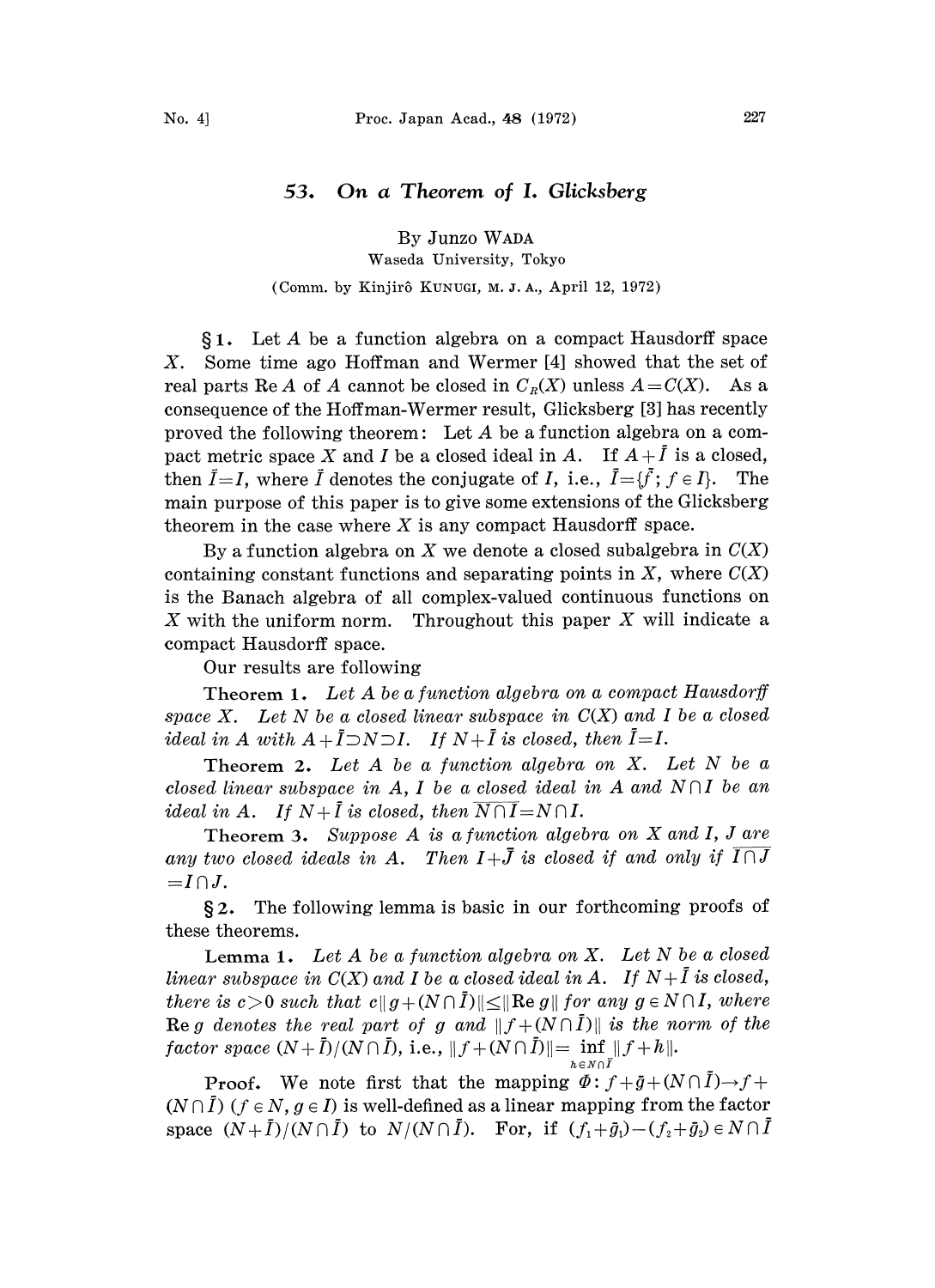$(f_1, f_2 \in N, g_1, g_2 \in I)$ , then  $f_1-f_2 \in \overline{I}$ . On the other hand,  $f_1-f_2 \in N$  since  $f_1, f_2 \in N$ , and so  $f_1 - f_2 \in N \cap \overline{I}$ . Thus  $\Phi$  is well-defined. Next we shall prove that  $\Phi$  is a continuous linear mapping. For this it is enough to show that  $\Phi$  is a closed linear mapping by the closed graph theorem, since  $(N+\overline{I})/(N\cap \overline{I})$  and  $N/(N\cap \overline{I})$  are both Banach spaces. Let  $f_n$  $+ \bar{g}_n + (N \cap \bar{I})$  converge to O (= the zero element in  $(N + \bar{I}) / (N \cap \bar{I})$ ) in  $(N+\overline{I})/(N\cap \overline{I})$  and  $f_n+(N\cap \overline{I})$  tend to  $p+(N\cap \overline{I})$  in  $N/(N\cap \overline{I})$ , where  $f_n, p \in N$  and  $g_n \in I$ . Then  $\bar{g}_n+(N \cap \bar{I})$  converges to  $-p+(N \cap \bar{I})$  in  $(N+\overline{I})/(N\cap \overline{I})$ . Since  $\overline{I}/(N\cap \overline{I})$  is closed in  $(N+\overline{I})/(N\cap \overline{I})$  and  $p \in N$ , we have that  $p \in N \cap \overline{I}$ , and so  $p+(N \cap \overline{I})=O$  in  $N/(N \cap \overline{I})$ . We are done. Now, since  $\Phi$  is continuous, we have for some constant  $c > 0$ .

 $2c|| f + (N \cap \overline{I}) || \le || f + \overline{g} + (N \cap \overline{I}) ||$  (f  $\in N, g \in I$ ). If  $g \in N \cap I$ , put  $f = g$  in the above inequality. Then we obtain the desired one:  $c||g+(N \cap I)|| \leq ||Re g||$ .

Lemma 2. Suppose N is a linear subspace in  $C(X)$ . If  $\text{Re } N$  is closed, then so is  $\text{Re}(N+C)$ , where  $\text{Re} N$  is the real part of N, i.e., Re  $N = {Re f; f \in N}$  and C denotes the space of all complex numbers.

**Proof.** Let  $\text{Re } f_n + r_n \to h \ (f_n \in N, r_n: \text{ real number}).$  Then we shall show that  $h \in \text{Re}(N+C)$ . (i) If  $r_{n_i} \rightarrow r$  for a subsequence  $\{r_{n_i}\}$ of  $\{r_n\}$ , then  $\text{Re } f_{n_i} \rightarrow h-r$  since  $\text{Re } f_{n_i} + r \rightarrow h$ . Since  $\text{Re } N$  is closed,  $h-r \in \text{Re } N$ . Hence  $h \in \text{Re}(N+C)$ . (ii) If  $r_{n_i} \to \infty$  (or  $-\infty$ ) for a subsequence  ${r_{n_i}}$  of  ${r_n}$ , then Re  $(f_{n_i}/r_{n_i})+1\rightarrow 0$ . Therefore Re  $N \ni 1$ since Re N is closed. If Re  $f_0 = 1$  ( $f_0 \in N$ ), then Re  $(f_n + r_n f_0) \rightarrow h$ . This shows that  $h \in \text{Re } N \subset \text{Re}(N+C)$ , because  $f_n+r_nf_0 \in N$  and  $\text{Re } N$  is closed. It completes the proof.

**§3.** With these preparation we shall give here proofs of our theorems.

**Proof of Theorem 1.** If we put  $M = \{f \in A : f + \bar{g} \in N \text{ for some }$  $g \in I$ , then M is closed in A and  $M + \overline{I} = N + \overline{I}$ . In order to prove that M is closed, let  $f_n \in M$  and  $f_n \to f$ . Then  $f_n + \bar{g}_n \in N$  for some  $g_n \in I$  $(n=1,2,3,\ldots)$ . Since  $f_n \in N+\overline{I}$  and  $N+\overline{I}$  is closed,  $f \in N+\overline{I}$ . If we put  $f=h-\bar{g}$   $(h\in N, g\in I)$ , we have  $f+\bar{g}=h\in N$ , and so  $f\in M$  by the definition of  $M$ . Hence, without loss of generality, we may assume that  $A \supset N$ . From Lemma 1, we have

(\*)  $c \|g + (N \cap \overline{I})\| \leq \|Re \, g\| \qquad (g \in I).$ 

This will imply that Re I is closed, so Re  $(I + C)$  is also closed (by Lemma 2). If it was shown, the proof of the theorem would be immediate. For, if Re  $(I + C)$  is closed, then  $\overline{I + C} = I + C$  by the Hoffman-Wermer theorem (cf. [4], Glicksberg [3]). This follows that  $\overline{I} = I$ . For, if  $\overline{I+C}=I+C$ , then  $I/K\equiv C$  or 0 for any maximal antisymmetric set K for A. Hence, by a theorem of Glicksberg  $([2]$ , Theorem 2.5), we have  $\overline{I}=I$ . From this, in order to verify the theorem, it remains to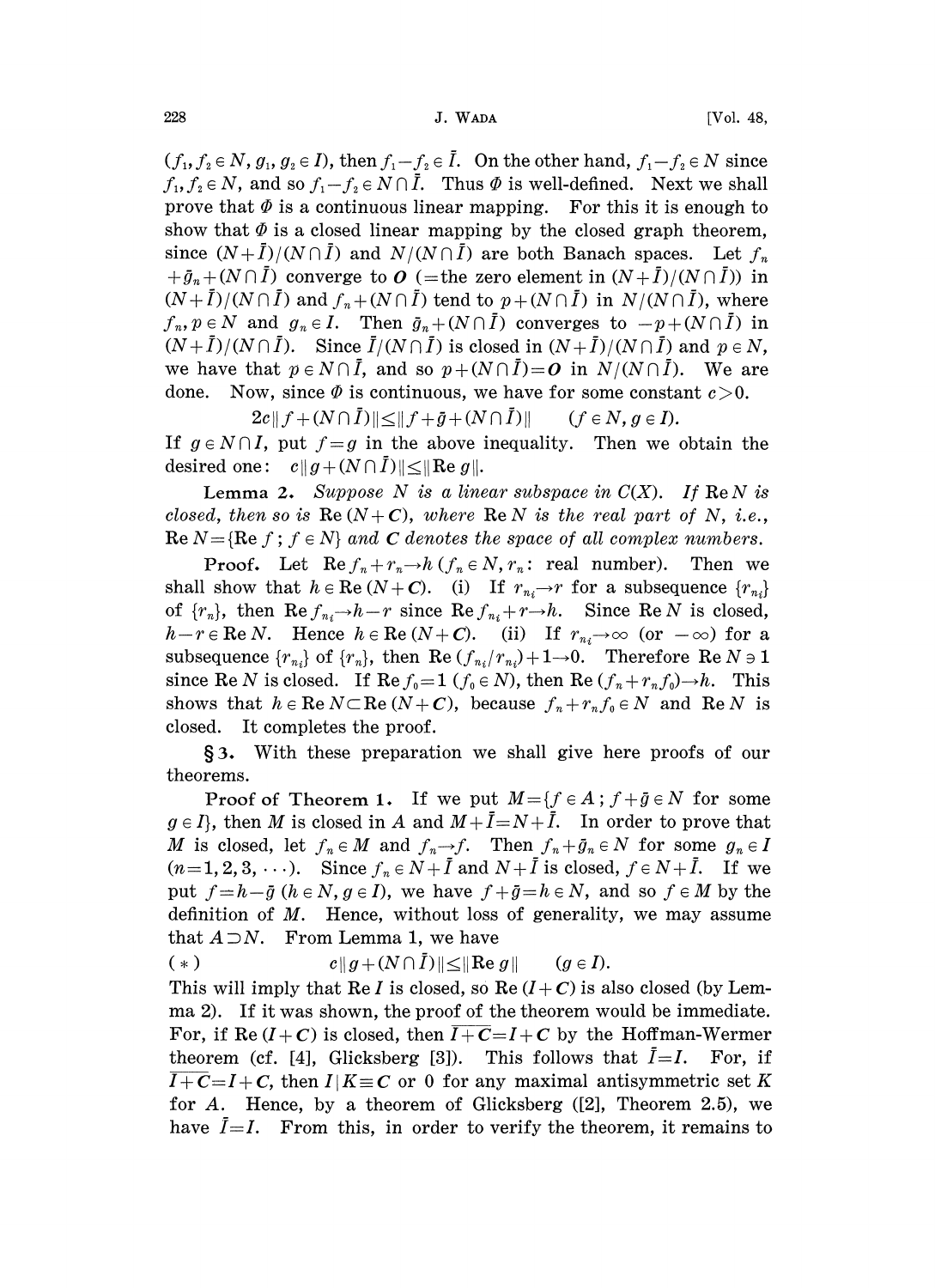show that  $\text{Re } I$  is closed. Let h be an arbitrary point in the uniform closure of ReI. Then Re  $g_n$  converges to h for a sequence  $\{g_n\} \subset I$ . By the above inequality (\*), we see that  ${g_n+(N\cap \overline{I})}$  is a Cauchy sequence in the Banach space  $N/(N\cap I)$ , and so there exist an  $s \in N$ and some  $s_n \in N \cap \overline{I}$   $(n=1, 2, 3, \dots)$  such that

(\*\*)  $||g_n-s+s_n||\rightarrow 0 \quad (n\rightarrow\infty).$ 

Here we remark that  $N \cap \overline{I} \subset I$  (since  $N \subset A$ ). The fact is an easy consequence of a result of Glicksberg ([2], Corollary 2.6). Hence by  $(**)$ ,  $s \in I$ . From  $(**)$  again, we have

 $\|\operatorname{Re} g_n - \operatorname{Re} s + \operatorname{Re} s_n\| \to 0 \qquad (n \to \infty).$ 

Since  $\bar{s}_n \in N \cap \bar{I} \subset I$ , Re  $s_n \in I$ , and it implies that  $h - \text{Re } s \in I$  because Re  $g_n \rightarrow h$ . If we put  $q=h-Re s$ , then  $q \in \text{Re } I$  since q is real. Hence  $h \in \text{Re } I$  and so  $\text{Re } I$  is closed. The proof is complete.

Proof of Theorem 2. The proof is almost same as one of Theorem 1. By Lemma 1, we have for some  $c>0$ ,

 $c \|g + (N \cap \overline{I})\| \leq \|Re g\|$   $(g \in N \cap I).$ 

Put  $J=N\cap I$ . Then J is an ideal by the hypothesis. If it was shown that Re J is closed, then the theorem would be proved as in the proof of Theorem 1. Therefore it suffices to show only that  $\text{Re } J$  is closed. For this, let Re  $g_n \rightarrow h$   $(g_n \in J)$ . From the above inequality we see that  ${g_n+(N \cap \overline{I})}$  is a Cauchy sequence in  $N/(N \cap \overline{I})$ . Hence, for an  $s \in N$ and some  $s_n \in N \cap \overline{I}$ ,

 $||g_n-s+s_n||\rightarrow 0$   $(n\rightarrow\infty).$ Since  $N \subset A$ ,  $N \cap \overline{I} \subset N \cap I = J$ , and hence  $s \in J$ . Also we have  $\|\operatorname{Re} g_n-\operatorname{Re} s+\operatorname{Re} s_n\|\to 0 \qquad (n\to\infty).$ 

But  $\bar{s}_n \in N \cap \bar{I} \subset \bar{J} \cap I \subset J$  (cf. [2], Corollary 2.6). It follows that Re  $s_n \in J$ . Hence  $h - \text{Re } s \in J$ . From this, it can be shown that Re J is closed as in the proof of Theorem 1.

Proof of Theorem 3. The necessity of the proof is clear from Theorem 2. Hence we have only to prove the sufficiency. Suppose  $I \cap J = I \cap J$ . Then we easily see that  $I \cap J = \{f \in C(X) ; f(H)=0\}$ , where H=the hull of  $I \cap J = \bigcap_{f \in I \cap J} Z(f)$ ,  $Z(f) = \{x \in X : f(x) = 0\}$ . If  $H = \phi$ , then the proof is immediate, so let  $H\neq\phi$ . Since I, J are ideals in A, we have  $H=H_1\cup H_2$ , where  $H_1$  and  $H_2$  denote the hulls of I and J respectively. In order to prove that  $I+\bar{J}$  is closed, we suppose that  $f_n+\bar{g}_n$  $-h$   $(f_n \in I, g_n \in J)$ . Then  $f_n \to h$  on  $H_2$  and  $f_n \to 0$  on  $H_1$ , because  $f_n = 0$ on  $H_1$   $(n=1, 2, 3, \ldots)$ . Hence  $\{f_n | H\}$  is a Cauchy sequence, that is, for any  $\varepsilon>0$ , there is a positive integer N such that for  $m, n\geq N$ ,  $|| f_n - f_m ||_H < \varepsilon$ . Choosing a suitable subsequence  $\{f_n\}$  in  $\{f_n\}$ , we have  $||f_{n_{i+1}}-f_{n_i}||_H\leq 2^{-i}$   $(i=1, 2, 3, \ldots)$ . Here we define sequences  $\{p_i\}, \{h_i\}$ of continuous functions on X as follows:  $p_1 \equiv f_{n_1}, h_i = f_{n_{i+1}} - f_{n_i}$  on H,  $||h_i||_X \leq 2^{-i}$  and  $p_{i+1} = p_i + h_i$  (*i*=1, 2, 3, ...). Then  $h_i - (f_{n_{i+1}} - f_{n_i})$